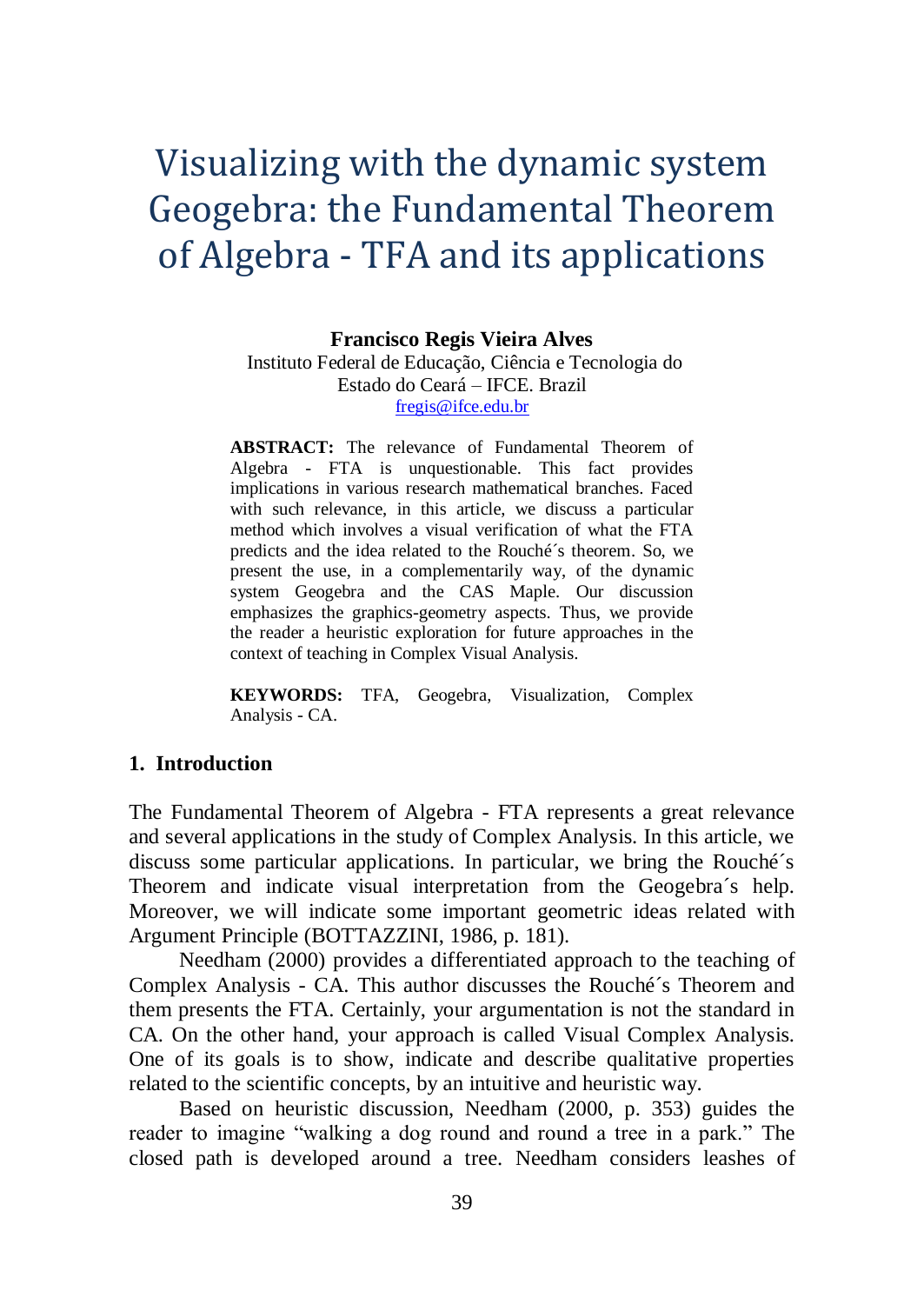variable length, "similar to a spring-loaded tape measure". When we keep the leash short, the dog stays closer of your hell. Furthermore, "it is then clear that the dog is forced to walk round the tree the same number of times that you do. On another walk, thought, you decide to let out the leash somewhat so that the dog may scamper about, perhaps even running circles around you. Nevertheless, provided that you keep the leash short enough so that the dog cannot reach the tree, then again the dog must circle the tree the same number of times as you".

This metaphorical description promotes the understanding of the classical formalism related to the Rouché´s theorem. However, Needham (2008, p. 353-354) uses the Rouché´s theorem for to demonstrate the TFA. In the next section, we will highlight certain elements of the historical order.

## **2. Historical context of the FTA**

The FTA was been rigorously demonstrated over 200 years ago, in 1799, by C. F. Gauss at twenty years old, in this doctoral thesis (BOTTAZZINI, 1986). We enunciate the theorem that implies a strong property about *C*[X] which establishes that the field of the complex numbers is algebraically closed. Kleiner (2007, p. 10) explain that "the theory of polynomial equation begun to emerge and amongst its main concern were the determination of the existence, nature and the number of roots of such equations." Kleiner (2007, p. 12) still mentioned that there are several equivalents versions of the TFA. Here, we will consider the following statement.

Theorem 1: The field *C* of complex numbers if algebraically closed. Menini & Oystaeyen (2004, p. 463).

Certainly, we can mention other equivalents versions. In the historical point of view, the first formulation for this problem was made in the  $17<sup>th</sup>$ . Descartes, Girard, D´Alembert, Euler are mentioned in the specialized literature (BAHSMAKOVA & SMIRNOVA, 2000, p. 94-95) about their work around this specific mathematical problem (BOTTAZINI, 1986).

We still observe that TFA "provides a proof of the existence of complex roots of polynomial equation, but not a way to determine them explicitly."(SHOKRANIAN, 2011, p.192). There is not an efficient mathematical method for determining all roots of a polynomial equation, either exact solutions or approximate solutions for such equation.

We developed a specific way to visualize and comprehend the existence of the roots. In this approach, we use the Dynamic system Geogebra and the CAS Maple. For example, we take the family:  $f_1(z) = z$ ,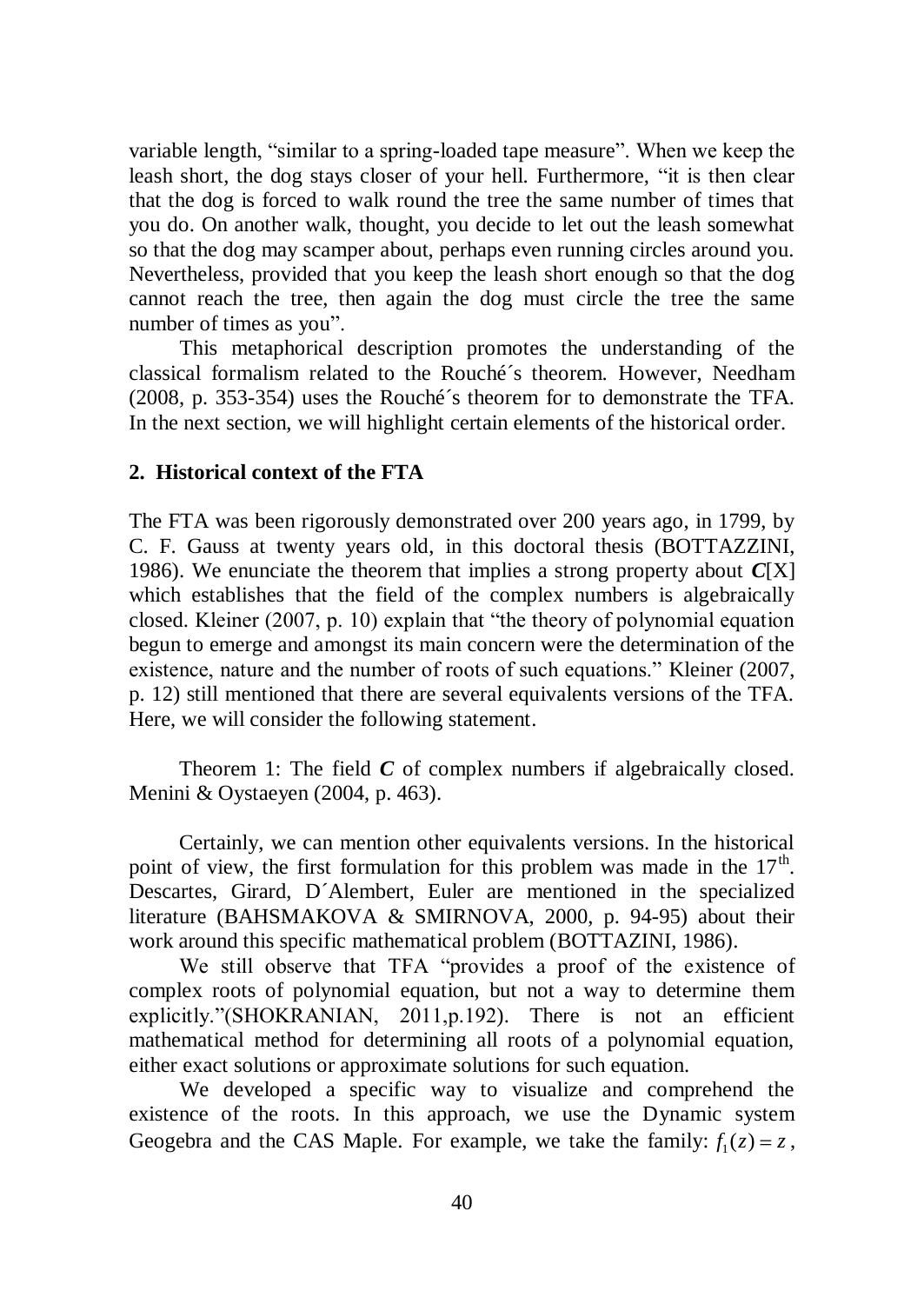$$
f_2(z) = z^2 + z + 1, \quad f_3(z) = z^3 + z^2 + z + 1, \quad f_4(z) = z^4 + z^3 + z^2 + z + 1,
$$
  
\n
$$
f_5(z) = z^5 + z^4 + z^3 + z^2 + z + 1, \quad f_6(z) = z^6 + z^5 + z^4 + z^3 + z^2 + z + 1, \dots,
$$
  
\n
$$
f_n(z) = z^n + z^{n-1} + z^{n-2} + z^{n-3} + \dots + z^6 + z^5 + z^4 + z^3 + z^2 + z + 1.
$$

In the figure 1, we show the graphic-geometric behavior of the plane curves that represents the level curves related the function  $f_4(z)$  and  $f_5(z)$ .



**Figure 1. Visualization and understanding about the existence of roots by the TFA**

We can understand the existence and the number of the roots related to the equations  $f_4(z) = 0$  and  $f_5(z) = 0$ . Our techniques for describe visually the behavior of the roots involves the use of both software. With the CAS Maple, we can determine the expressions related to the real and imaginary parts, described in the following manner  $4\frac{3}{2}$ Aaple, we can determine the expressions related to the real and imaginary<br>arts, described in the following manner<br> $f_4(z) = z^4 + z^3 + z^2 + z + 1 = \text{Re}(f_4(z)) + i \text{ Im}(f_4(z))$ . Then, with some basic commands of Geogebra, we insert dates for to describe the intersection of the level curves of the both parts above (fig. 1).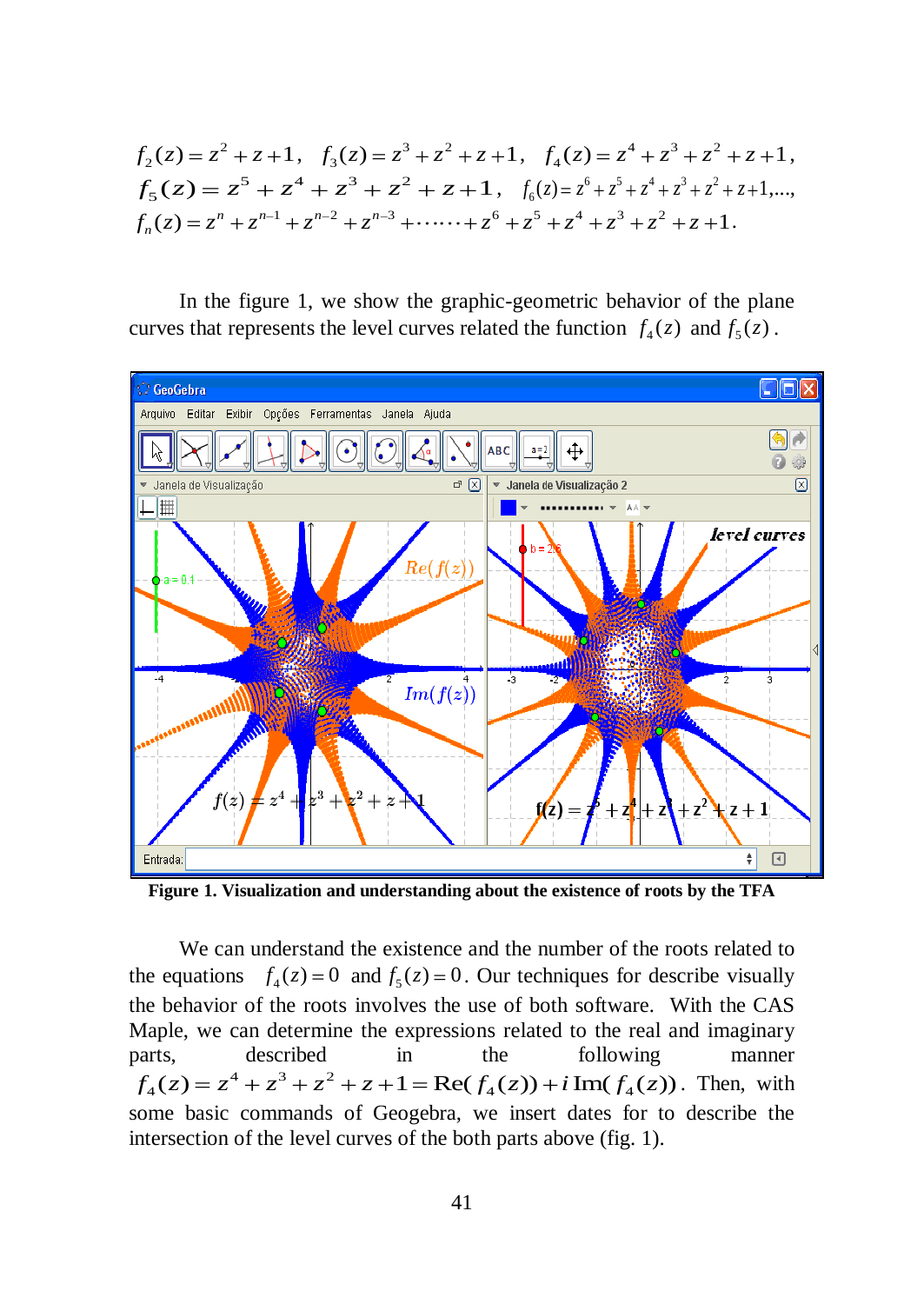In Complex Variable study, traditionally, we chose some restriction to the range of the functions  $f(z)$ . In figure 2, we make the restriction  $|z| \leq 1$ and observe, separately, the graphic behavior of and observe, separately, the graphic behavior<br>  $f(z) = z^9 - 2z^6 + z^2 - 8z - 2 = \text{Re}(f(z)) + i \text{Im}(f(z))$ , for example.



**Figure 2. Description of the real and imaginary parts of the complex variable function**  $f(z)$  in the space  $\textit{IR}^3$  with the restriction in the disk  $|z|$   $\leq$   $1$ 

In the graphic determined by  $\text{Re}(f)$ , we can observe in the space  $IR^3$ that exist only one intersection point across the axes. Similarly, in the graphic determined by  $\text{Im}(f)$ , we can observe too that exist only one intersection point, with the restriction to the unitary disc indicated by  $|z| \leq 1$ .

On the other hand, we can take other restrictions, like  $|z| \leq 2$  or the ring  $1 \le |z| \le 2$ . In the figure 3, we can explore the graphs and understanding that the number of the intersection with the xOy plane increased.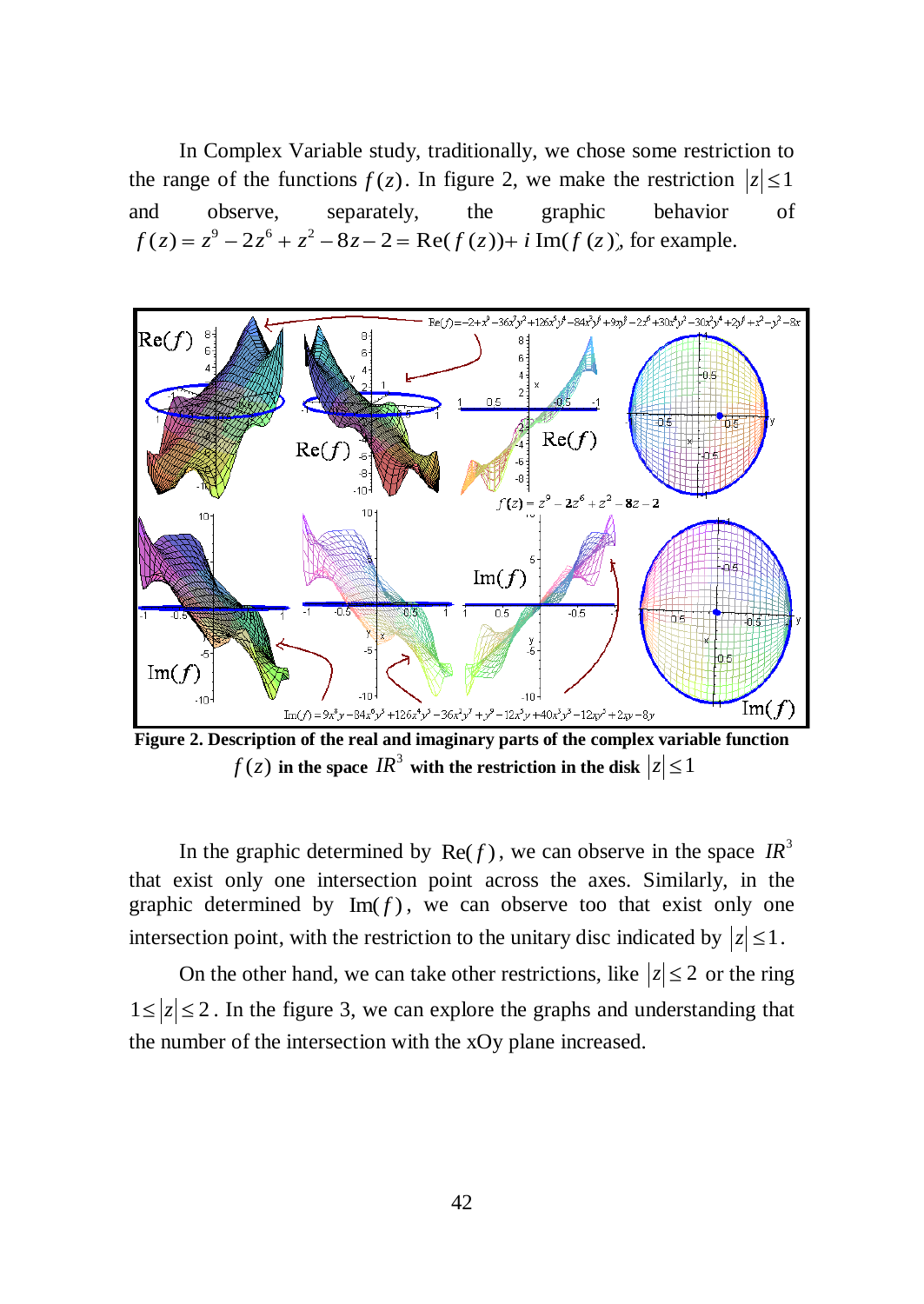

**Figure 3. Description of the real and imaginary parts of the complex variable function**  $f(z)$  in the space  $IR^3$  with the restriction in the disk  $|z|$   $\leq$  2

We can compare the behavior in the two cases. In the figures 2 and 3, we can apply a techniques presented by Needham (2000), with the intention to study the behavior graph in the complex variable. In this sense, Needham (2000, p. 56) comments that "the image  $f(z)$  of a point z may be described by its distance  $|f(z)|$  from the origin, and the angle  $\arg[f(z)]$  it makes with real axes". From this consideration, we note that  $|f(z)| = 0 \leftrightarrow f(z) = 0$ .

Now we have a way to compare the graphic-geometric information extracted from 3D representation with others from the 2D representations. In space, we can visualize the surfaces related to the real and imaginary parts of each function in the complex variable. From the figure 3, we can conjecture each function in the complex variable. From the figure 3, we can conjecture that the other eight roots of  $f(z) = z^9 - 2z^6 + z^2 - 8z - 2$  are in the ring described for the analytical condition  $1 \le |z| \le 2$ .

Certainly, this visual method not provides the all information that we need to confirm our conjecture. On the other hand, by means of the graphics that we exhibited (fig. 1), with the Geogebra´s help, we acquire the numerical feeling about the existence of the equation polynomial roots.

With special attention in view of the preliminary understanding of the students, we strongly suggest the exploitation of technological means, coupled with logical formulations pertaining to Mathematics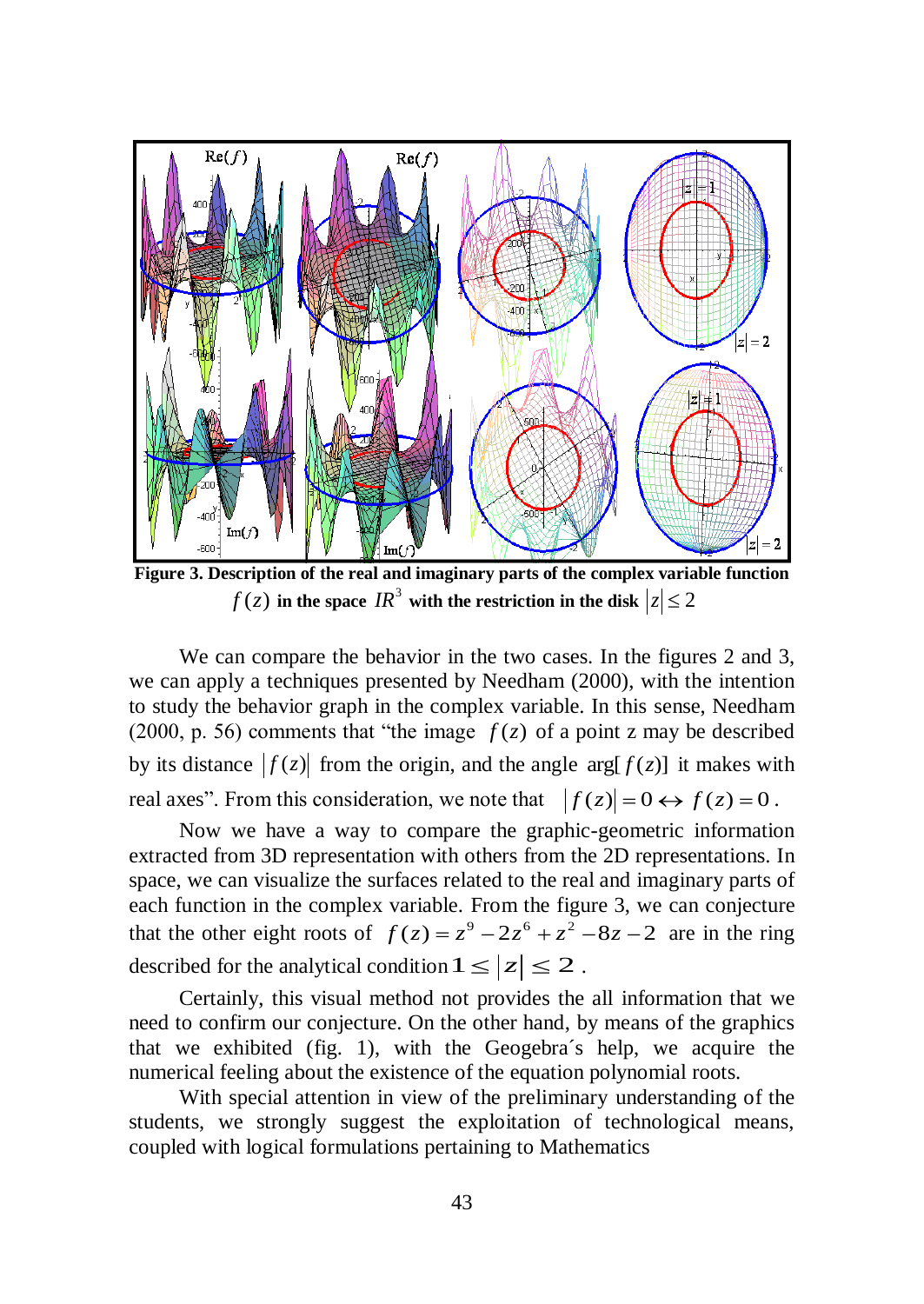Before starting the next section, we recall that the book *Cours D´Analyse* is devoted to Complex Analysis. Bottazinni (1986, p. 126) explains that "constitutes one of Cauchy´s work most fundamental contributions to Mathematics, and probably his most important.". This author also points out that the mysterious calculation around the complex number disappears and the handling of imaginary quantities becomes indispensable in the mathematical research (ALVES, 2012).

There are several ways to demonstrate the TFA. For example, we can apply the Louiville´s theorem for this (LINS, 1993, p. 199). Moreover, we show that the proof of this theorem, in other ways, allows the exploration and the design of some constructions in the software that can enrich our imagination and stimulate our private perception. Certainly, an indispensable mental ability in mathematical research!

We recall, for example, the metaphorical description provided by Needham (2000, p. 353) in the introduction of this work. The concern of this author, in view of intuitive transmission of certain mathematical ideas, will continue to affect our perspective. In the next section, we will use the following symbol  $\nu[f(\Gamma),0]$  which indicates the winding number of a closed loop *L* about the origin 0 (NEEDHAM, 2000, p. 338).

# **3. Visualization of Dynamic System Geogebra: the case of Rouché´s theorem and the notion of winding number**

In the introductory section, we presented a heuristic approach suggested by Needham (2000) related to a mathematical theorem. In order to obtain a geometry and intuitive interpretation of it, this author relies on metaphors. In fact, "let a tree be the origin of *C*, and let your walk be the image path traced by  $f(z)$  as z traverses a simple loop  $\Gamma$ . Also, let the complex number from you to the dog be  $g(z)$ , so the dog's position is  $f(z) + g(z)$ .". Needham (2000, p. 353) records too the essential condition that  $|g(z)| < |f(z)|$ .

The last inequality is the requirement that the leash not stretch to the tree on  $\Gamma$ . Needham (2000, p. 354) explain that "the Argument Principle then inform us that: se  $|g(z)| < |f(z)|$  on  $\Gamma$ , then  $f + g$  must have the same number of zeros inside  $\Gamma$  as  $f$ .".

From this characterization, we can prove the TFA. Indeed, lets From this characterization, we can prove the TFA. Indeed, lets<br>consider  $p(z) = z^n + Az^{n-1} + Bz^{n-2} + \cdots + E$ ,  $z \in C$ . We want to prove the theorem 1. However, before implementing such formal verification, we make some observations about polynomial functions and the Argument Principle – AP. In fact, Needham (2000, p. 344) provides the reader a figure that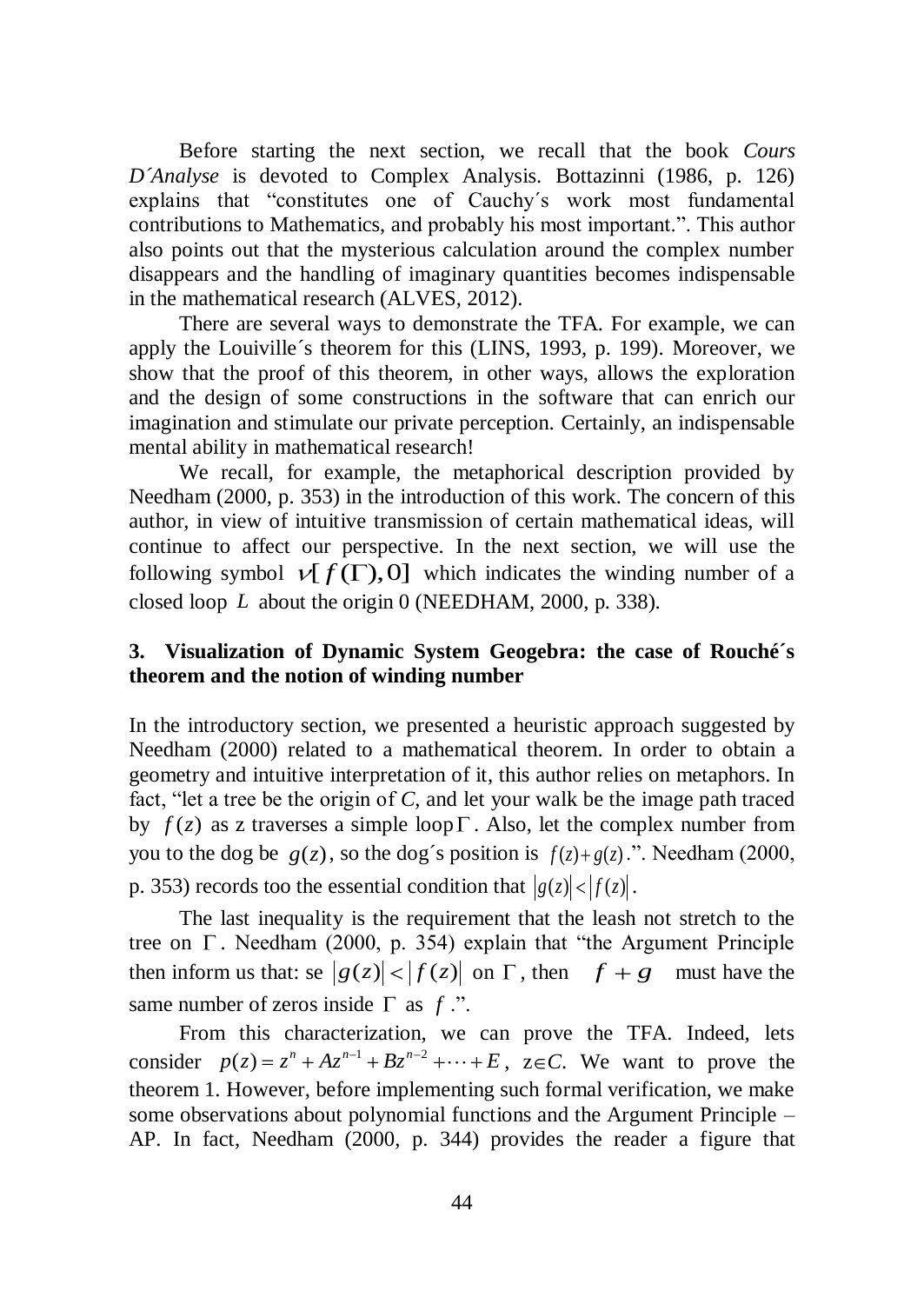involves the Argument Principle $\acute{\ }$  idea. He considers a circle indicated by  $\Gamma$ and the image of the function  $f(\Gamma)$ , (see figure 4).



**Figure 4. Needham (2000, p. 345) provides a static figure for describe the AP**

The author states that "notice that  $\Gamma$  encircle two zeros of the mapping, while  $f(\Gamma)$  has a winding number of 2 about zero. This is no accident. Since angles add when we multiply complex numbers, the number of revolutions executed by ABC is just the sum of revolutions executed separately by each of A, B and C.". Moreover, based on the figure 4, He writes that  $\nu[f(\Gamma),0] = 2$ . In the next figure, we show a similar construction, with the following statement  $V[f(\Gamma),0] = 3$ .



**Figure 5. Dynamic description of the idea related to the AP with the Geogebra´ help**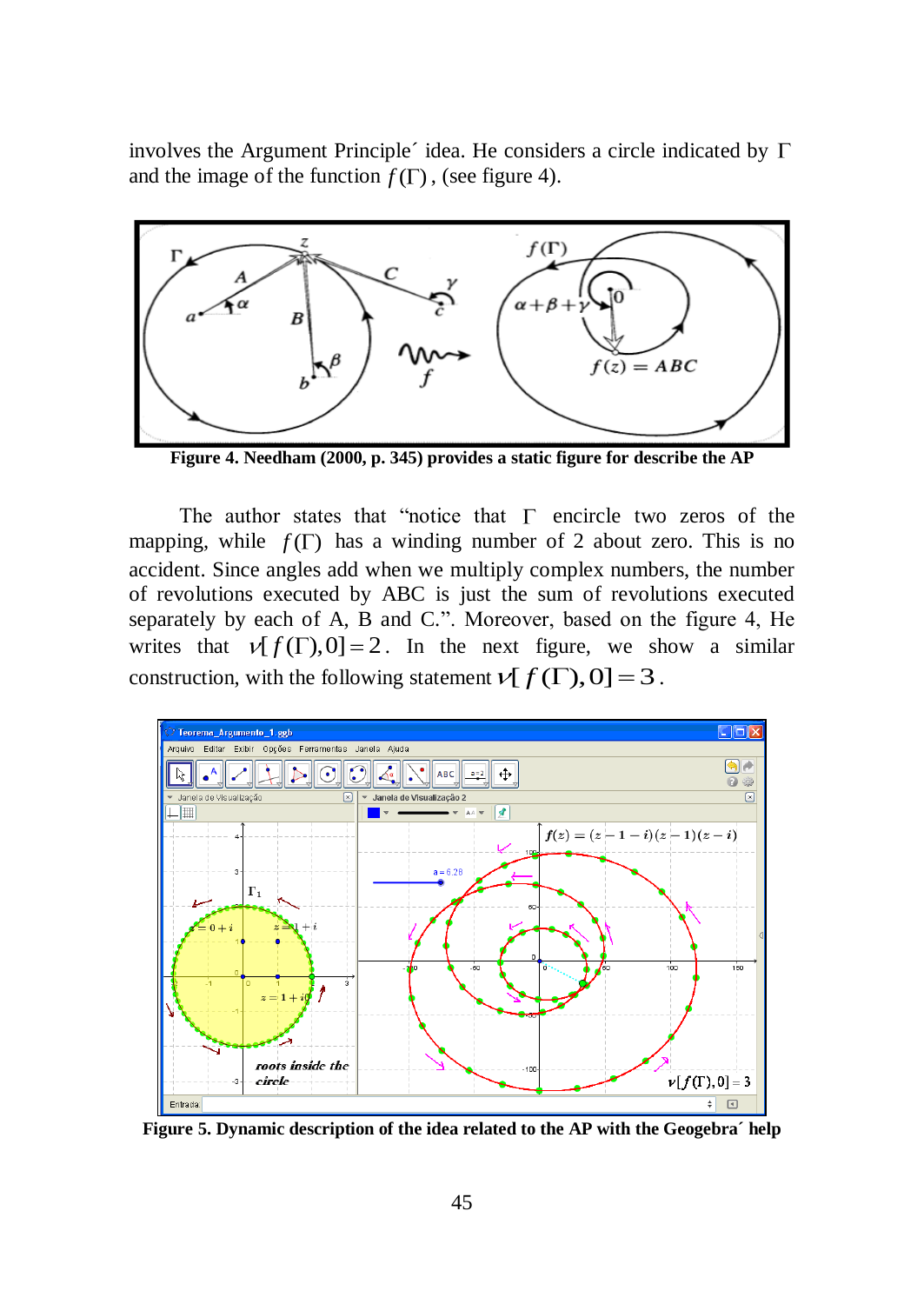

**Figure 6. Dynamic description of the idea related to the AP with the Geogebra´ help**

In the figure 5, we considered  $f(z) = (z-1)(z-i)(z-1-i)$ . We take the a disk, described for  $|z| \le 2 \Gamma$ . So,  $\Gamma_1$  encircles the three roots  $1, i, 1+i$  of  $f(z)$ . On the right side, when we consider the following parameterization for the circle  $\alpha(t) = (2\cos(t), 2\sin(t))$ , we can describe graphically the  $f(\Gamma)$ . However, with the CAS Maple, we determine the algebraic expressions related to the real and imaginary parts which we indicated by  $\text{Re}(f(x+iy))$  and  $\text{Im}(f(x+iy))$  in the tridimensional space.

Well, this idea is closely related to the proof of TFA. Needham (2000, p. 354) employs the Rouché´s theorem for demonstrate the TFA. He took the polynomials  $f(z) = z^n$  and  $g(z) = Az^{n-1} + \dots + E$ , where  $p(z) = z^n + Az^{n-1} + Bz^{n-2} + \cdots + E = f(z) + g(z)$ . We must  $p(z) = z^2 + Az^2 + Bz^2 + \cdots + E = f(z) + g(z)$ . We must<br>choose a circle  $\Gamma$  defined by  $|z| = 1 + |A| + |B| + \cdots + |E|$ . Finally, Needham (2000, p. 354) concludes "since f has n roots inside  $\Gamma$  (all at the origin), Rouché says that  $p(z)$  must too. Now, we will illustrate some situations involving the use of this important theorem.

Let's consider the function  $f(z) = z^9 - 2z^6 + z^2 - 8z - 2$ . With the use of CAS Maple, we obtain some complicated expressions:  $Re(f) = -2 + x^9 - 36x^7y^2 + 126x^5y^4 - 84x^3y^6 + 9xy^8 - 2x^6 + 30x^4y^2 - 30x^2y^4 + 2y^6 + x^2 - y^2 - 8x^4y^2$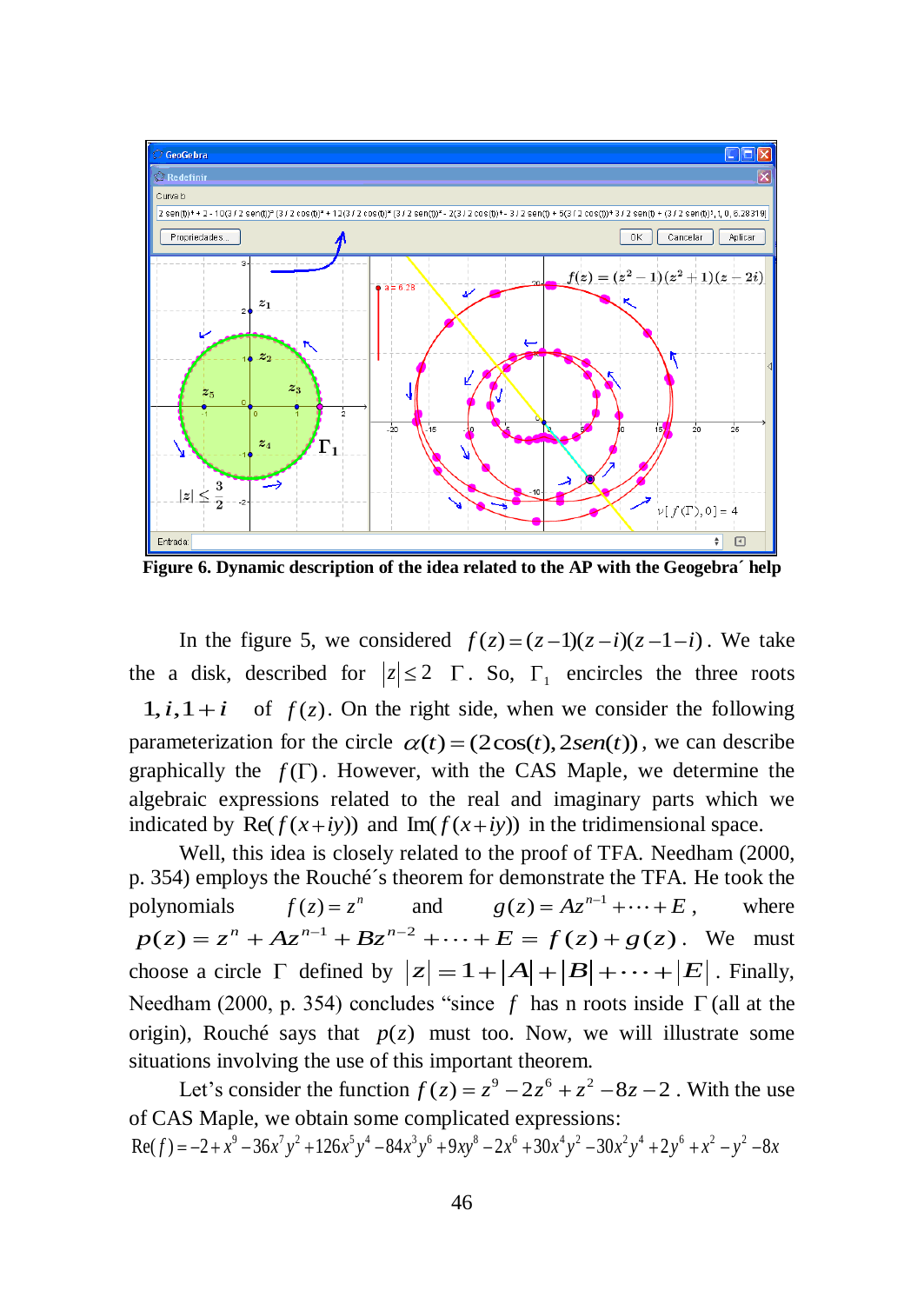We take these expressions and obtain the level curves in the figure below. We show red and blue curves. Geometrically, these curves describe the level curves in the plane, associated to the surface indicated by Re( $f(x+iy) = u(x, y)$  and  $Im(f(x+iy)) = v(x, y)$ . We know the basic Re( $f(x+iy)$ ) =  $u(x, y)$  and Im( $f(x+iy)$ ) =  $v(x, y)$ . We know the properties from the graph *Graf* ( $f(z)$ ) =  $(x, y, u(x, y), v(x, y)) \subset IR^4$ .

In this case, we take the functions  $f(z) = z^9 - 2z^6 + z^2 - 8z - 2$  and ask how many zeros does f have in  $|z| < 1$ . We choose compare f and  $-8z$ . By the Rouch´s theorem, we write analytically:  $|f(z)+8z|=|z^9-2z^6+z^2-2|\leq |z^9|+|2z^6|+|z^2|+|2|\leq 1+2+1+2=6\leq 8|z|.$ So, by the Rouché's theorem, we conclude that  $f(z) = z^9 - 2z^6 + z^2 - 8z - 2$ and 8*z* have the same number of zeros in  $|z| < 1$ . Indeed, we see, on the right side of the figure 7, a single root. Thus, we visually relate the region, indicated in the figure 7 by  $\Gamma_1$ , with the expected numbers of the roots. On

the other hand, in virtue of TFA, this polynomial has exactly nine roots!



**Figure 7. Visualizing the region on the plane and localization of the roots of polynomial equation of degree nine**

Consider now the condition  $|z| < 2$ . We observe that we located only one of the zeros (fig. 7). On the other hand, by the FTA, we must have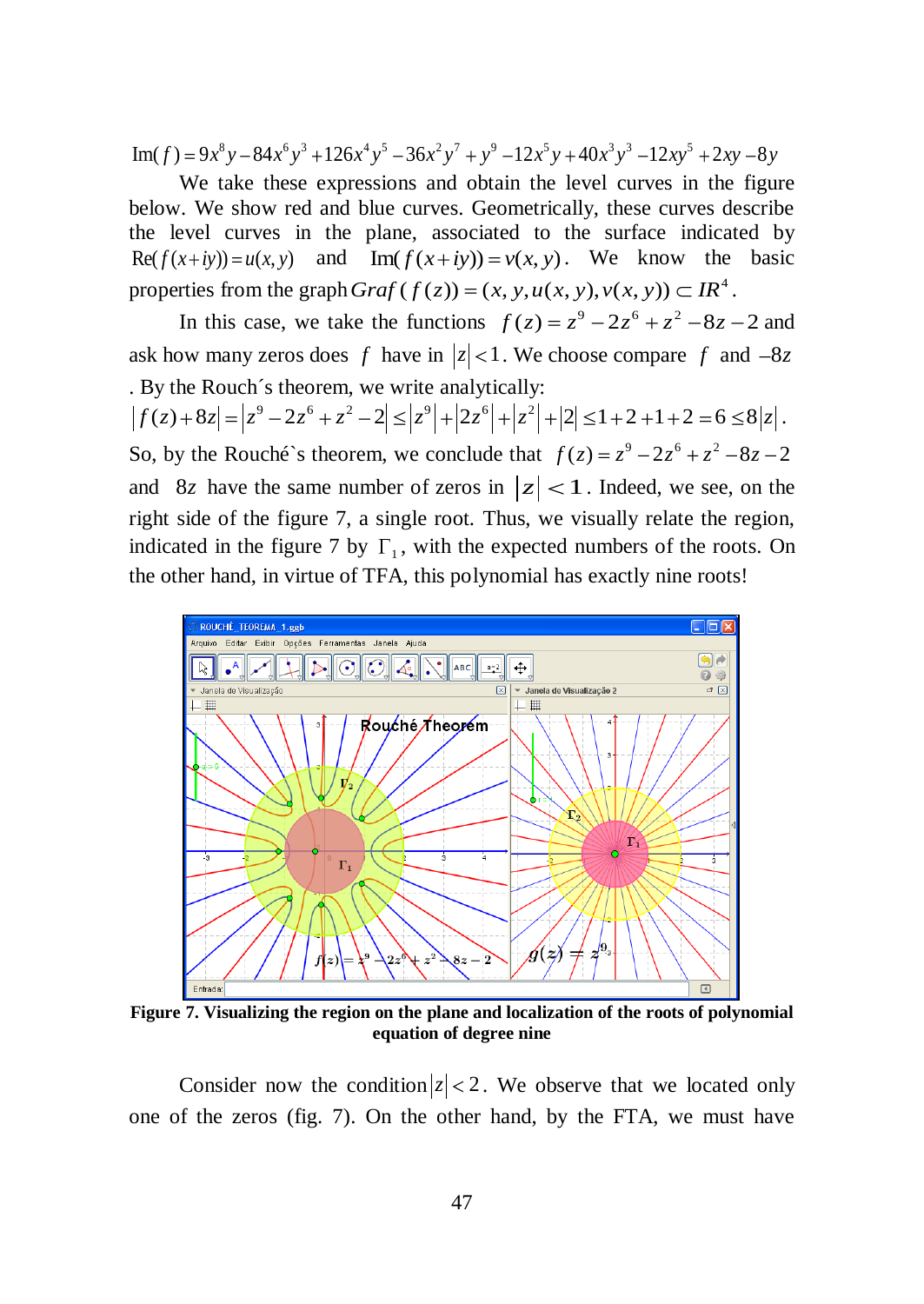precisely nine zeros 1). In this case, we compare  $f(z) = z^9 - 2z^6 + z^2 - 8z - 2$  and  $z^9$ . So, we write the analytically condition: precisely nine zeros (in  $\Gamma_1$ ). In this case, we compare  $f(z) = z^9 - 2z^6 + z^2 - 8z - 2$  and  $z^9$ . So, we write the analytically condition:<br> $|f(z) - z^9| = |-2z^6 + z^2 - 2| \le 128 + 4 + 16 + 2 = 150 < |z|^9 < |z|^9 + |f(z)|$ 

So, en virtue the Rouché´s theorem, we can assure that  $f(z) = z^9 - 2z^6 + z^2 - 8z - 2$  and  $g(z) = z^9$  has the same numbers of the roots in the  $|z| < 2$ . However, we had already indicated one of these. This new information indicates that the remaining roots are in the ring  $1 \le |z| \le 2$ .

We take  $f(z) = 2z^5 - z^3 + 3z^2 - z$  and  $g(z) = -8$ . We obtain that We take  $f(z) = 2z^5 - z^3 + 3z^2 - z$  and  $g(z) = -8$ . We obtain that  $f(z) + g(z)| = |2z^5 - z^3 + 3z^2 - z| \le 2 + 1 + 3 + 1 = 8 \le |g(z)| + |f(z)|$ . Due the Rouché's theorem, the functions  $f(z) = 2z^5 - z^3 + 3z^2 - z$  and  $g(z) = -8$ has the same numbers of zeros in the unit circle. So, the equation has no zeros in this unite circle  $\Gamma_1$ . We see this in the figure 8, on the right side.



**Figure 8. With the software Geogebra, we can visually confirm the dates provided by the Rouché´s theorem and the localization of the roots**

In the first view, we did not differentiate the relative position between the root and the disc  $|z| \le 1$  ( $\Gamma_1$ ) (see figure 8). Thus, we used a software function with the purpose to identify its actual position on the disc. Visually, we conclude that all five roots are in the ring  $1 \le |z| \le 2$  (on the right side).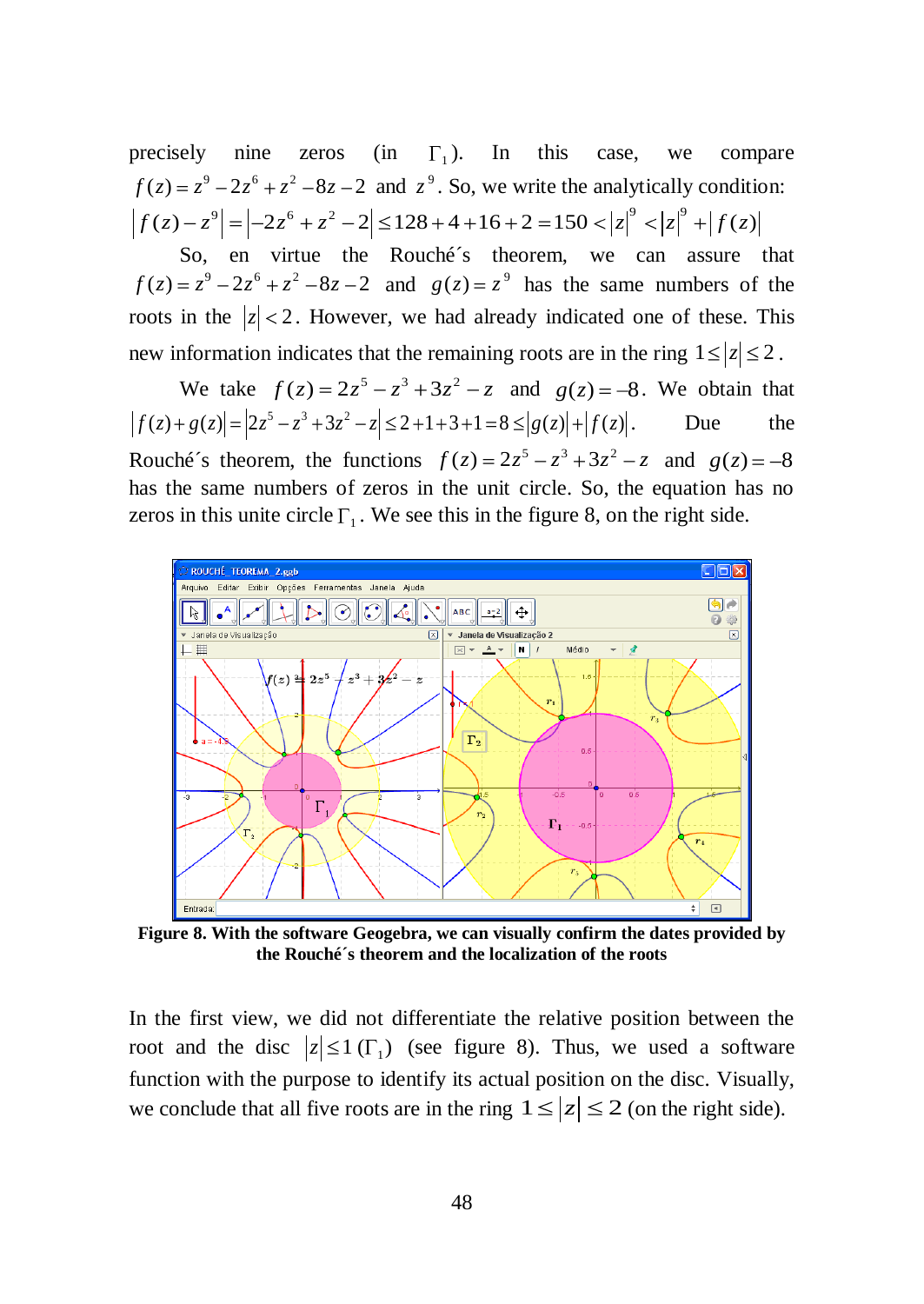Henceforth, we shall analyze the analytical point of view the location of the roots of this polynomial function. We will consider now the other functions  $f(z) = 2z^5 - z^3 + 3z^2 - z$  and  $g(z) = -2z^5$  and indicate:

 $|f(z)+g(z)| = |-z^3+3z^2-z| \leq 1+3+1=5 \leq 2|z|^5 = |g(z)| \leq |f(z)|+|g(z)|$ .

So, we conclude that  $|f(z) + g(z)| \le |f(z)| + |g(z)|$ . By the Rouché's theorem, functions  $f(z) = 2z^5 - z^3 + 3z^2 - z$  and  $g(z) = -2z^5$  has the same numbers of zeros in the ring  $1 \le |z| \le 2$ . We confirm our preliminary conjecture based on the perception. Our approach allows an interpretation supported by the visualization of the Rouché´s theorem in the plane.

#### **4. Final remarks**

We discussed in this article some relevant and fundamentals mathematical theorems that have innumerous applications and implications in the Complex Analysis. In the specialized literature on the History of Mathematics, we acquired an understanding about the importance and the problems that led to the establishment of TFA and the Rouché´s theorem.

We explored a heuristic approach and a dynamic interpretation for these theorems and some ideas related to the Argument Principle - AP. However, the use of the Geogebra and the CAS Maple based a complementary perspective, allows us to obtain interesting data that go beyond the formallogical meanings from the conditional standard statements.

About it with the software, we can inspect the area of the plane in which we determine the number of roots of a polynomial (see figures 6 and 7). Furthermore, we acquire an understanding of the topological location of roots. Finally, we can prove, from a visual standpoint, the property provided by the Rouché´s theorem. Indeed, we can adjust the disk and visualizing the ring in which we expect to find all or some of the polynomial roots.

Concerning the TFA, we found the authors that suggest certain limitations of the theorem (SHOKRANIAN, 2011; MENINI & VAN OYSTAEYEN, 2004), while recognizing its great historic merit. In fact, this theorem provides a way to prove the existence of roots of a complex polynomial  $\mathbf{0}$  $(z)$  $\sum_{i=1}^{n}$ *i i*  $p(z) = \sum a_i z^i$ , but not a way to determine them explicitly.

From the mathematical point of view there are several ways to show the TFA. However, in this article, we emphasized its statement from the Rouché´s theorem. Although, one of the most elegant applications of Liouvile´s theorem is precisely the TFA (KRANTZ, 2007, p. 97). Thus,